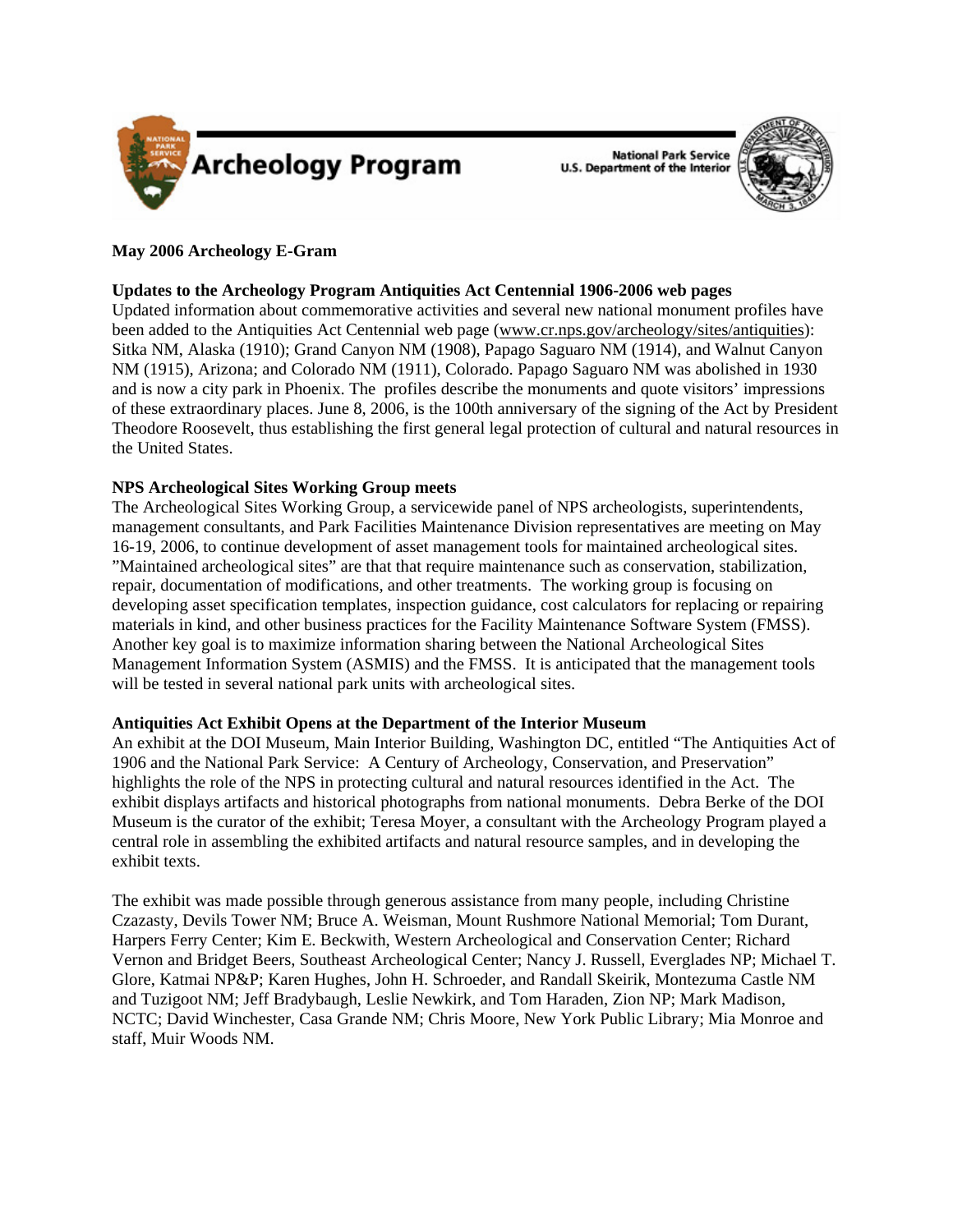An opening reception for the exhibit will be held Thursday, June 7, 2006, at 2:30 p.m. in the Interior Museum at 1849 C Street, NW, Washington, DC. Light refreshments will be served. Reservations are required and may be placed by telephoning (202) 208-4659.

#### **Joshua Tree NP Park Ranger and Special Agent Receives Harry Yount Award**

Todd Swain, Park Ranger and Special Agent at Joshua Tree NP, received the 2006 Harry Yount National Park Ranger Award for excellence in "rangering." For more than a decade, Todd has been the highest rated instructor of resource protection courses for archeologists, paleontologists, tactical teams, superintendents, U.S. attorneys, and park rangers in basic and advanced courses. He created an advanced resource protection course which brings together professional disciplines within land management agencies to protect natural and cultural resources. Todd has been one of the principle developers and leaders in the joint Department of Justice and the NPS course "Overview of Resource Protection Crimes." This course has been invaluable in gaining support for resource protection from U.S. attorneys nationwide. Todd has also worked closely with the FBI's Art Crimes Team.

Named after Harry Yount, who is generally given credit for being the first park ranger, the Harry Yount National Park Ranger Award is the hallmark of recognition for a NPS park ranger. The prestigious award is presented annually by the NPS. The peer-nominated award not only seeks to recognize and honor outstanding rangers, but to encourage high standards of performance; foster an especially responsive attitude toward public service; enhance the public's appreciation of the park ranger profession; and further the art and science of "rangering."

## **WACC Archeologist Receives Appleman-Judd Award**

Jeff Burton, archeologist at the NPS Western Archeological and Conservation Center, is the recipient of the 2005 Roy E. Appleman-Henry A. Judd Award. The award recognizes Jeff's efforts to preserve and interpret resources associated with the internment of Japanese Americans during World War II, particularly for archeological work at Manzanar NHS and Minidoka Internment NM, for preparing a National Historic Landmark nomination for the Tule Lake Segregation center, and for co-authoring the NHL theme study "Japanese Americans in World War II." The Appleman-Judd award was created to recognize expertise and foster creativity in cultural resource management practices and projectsparticularly those that may serve as examples or models for programs servicewide.

## **SEAC Archeologist Receives Sequoia Award**

John Jameson, Jr., senior archeologist at the NPS Southeast Archeological Center is the recipient of a 2005 Sequoia Award. Up to five awards are presented annually for outstanding contributions to the interpretive profession. The award recognizes John's dedication to the interpretation of archeological resources, and to the NPS interpretation and education program. The Sequoia Award was created to recognize individuals whose efforts have resulted in exceptional and lasting improvements to the interpretive profession.

## **Projects in Parks: Independence NHP Archeology at Franklin Court**

As part of the commemorations for the 300th anniversary of the birth of Benjamin Franklin, on January 17, 1706, the Benjamin Franklin Tercentenary Consortium, in cooperation with Independence NHP, commissioned an assessment of the archeology conducted at the site of Franklin's Philadelphia home, Franklin Court. The resources utilized include excavation documentation and collections, and interpretive material that had been developed by the park over the past several decades. The archaeological assessment, supported three commemoration programmatic initiatives: an international loan exhibition "*Benjamin Franklin, In Search of a Better World*," a Frankliniana database, and educational outreach materials disseminated over the Internet [\(www.benfranklin300.org\)](http://www.benfranklin300.org). The archeological study constitutes part of a legacy contribution to Independence NHP by the Tercentenary Consortium in honor of Franklin. The author of the study, Patrice Jeppson, re-interpreted previously identified artifacts, identified new